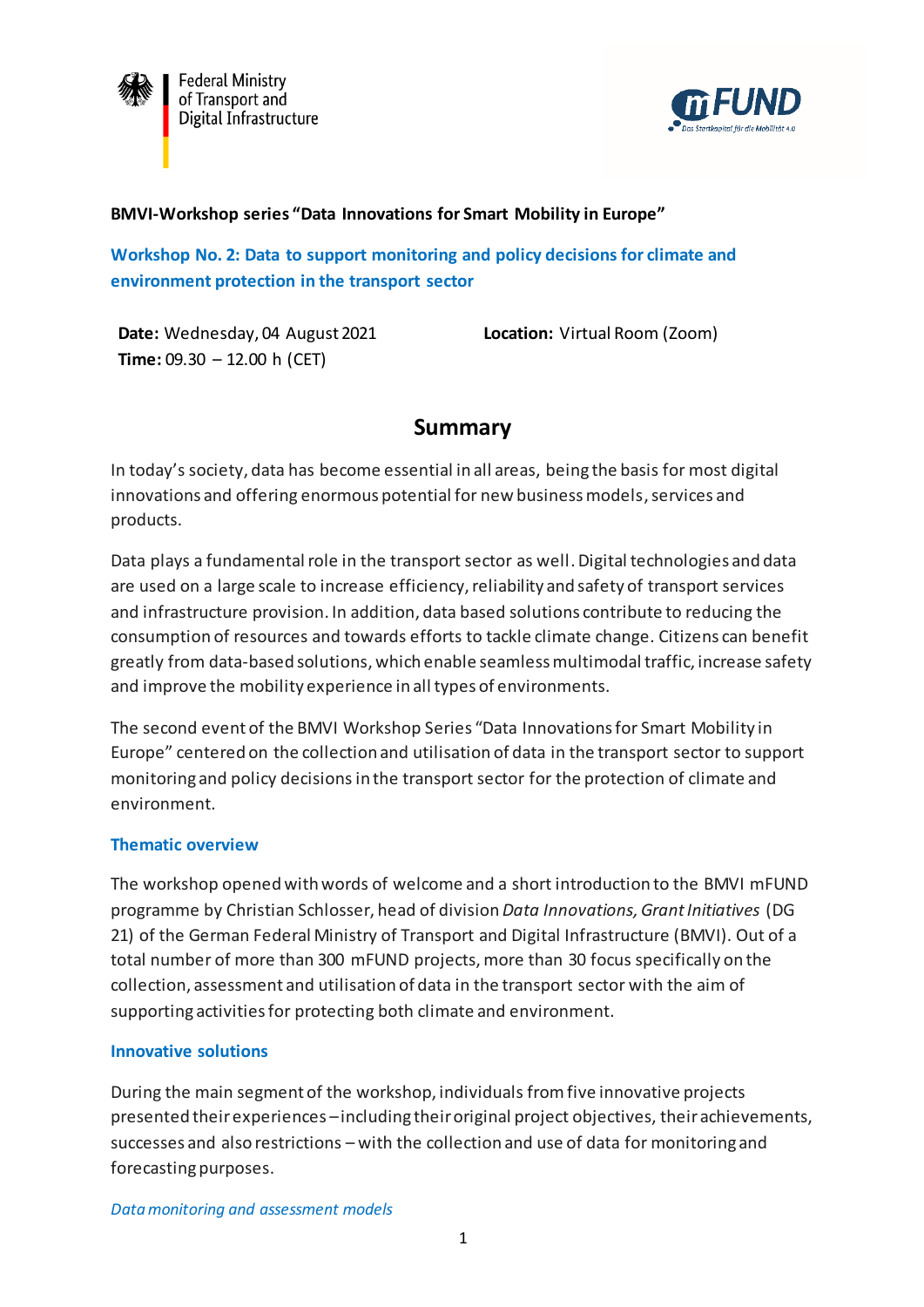

The presentation of the project S-VELD made by Pieter Valks(German Aerospace Center) clearly illustrated how Copernicus data can be used to assess the effects of traffic emissions on the air quality in Germany. The project has also demonstrated how further sets of data provided by the German Federal Highway Research Institute (BASt) and the German Environment Agency (UBA) were essential for both bottom-up and top-down approaches to estimating emissions and air quality, thereby highlighting the importance of access to these various types of data.

Mårten Wilkens and Karin Schildknecht (Community Growth DACH) explained that the project ClimateOS, initiated in 2018 as a part of the Swedish national transition plan, has exemplified how cities can plan and implement climate protection actions with the support of data. The project has developed a dynamic, data-driven platform which helps cities to build, implement and maintain a Living Climate Action Plan. Several cities around the globe are already profiting from the use of this platform. The community of users has developed an extensive knowledge base while at the same time facilitating the exchange and spread of good practice.

H-aero presented an innovative unmanned flight system for the collection of data which is powered by renewable energy, less polluting, more flexible and more reasonably priced than competing technologies. This award-winning flight system presented by Csaba Singer of Hybrid Airplane Technologies GmbH shows a high degree of possibilities for the collection of data as a carrier of a wide range of sensors and cameras for various applications.

## *Data-based tools for simulations and forecasting*

Mobility Urban Values (MUV), a project funded within Horizon 2020, has shown how data can be used to understand and influence behavior in order to reduce traffic emissions. The project presented by Domenico Schillaci (PUSH) has combined information and gamification in an effort to influence the behavior of users of the transportation system towards healthier choices, showing how individual choices can contribute to greener and sustainable mobility.

The thematically connected mFUND projects KEF and FvfT showed how machine learning models can be optimised with data to be used for the prediction of fuel consumption in trucks. Daniel Rohr (Tracks GmbH) explained that using several data sources, the system developed in the project can help fleet owners better understand how their decisions influence fuel consumption and, in a further step, how to effectively make decisions which will lead to a reduction of emissions.

#### **Discussion and wrap up**

After the presentations, speakers and other participants discussed, among other topics, the application of the innovative solutions in other countries or for additional applications, the importance of combining bottom-up and top-down approaches for monitoring and